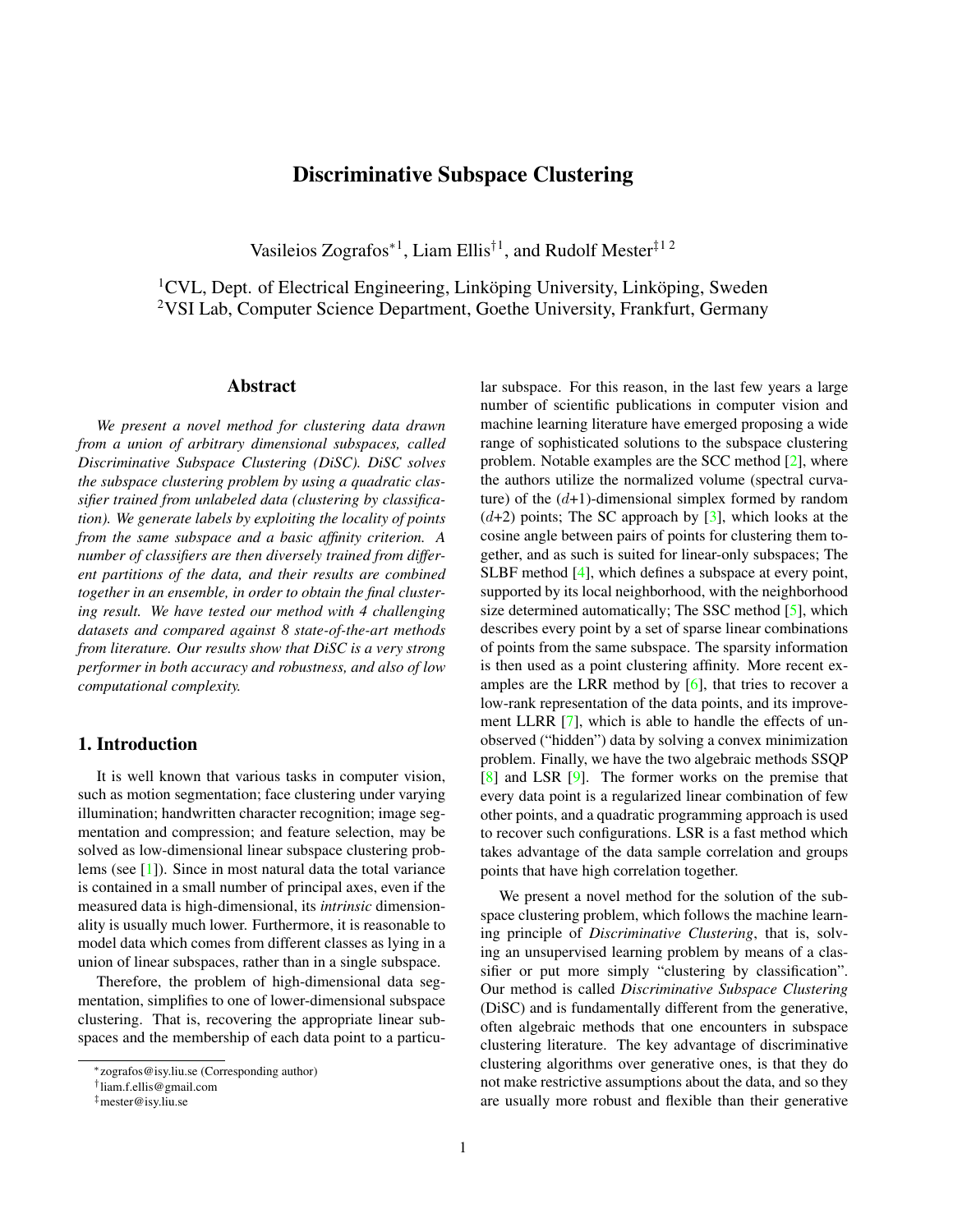

<span id="page-1-1"></span>Figure 1. The DiSC method overview. First we extract partial labels from unlabeled data. These labels are used to train a classifier, which in turn separates the data into different classes, thereby solving the subspace clustering problem.

counterparts. Furthermore, obtaining a generative model can often be difficult in many application domains. Conversely in discriminative algorithms, performance can be affected by incomplete and noisy training data. However as we will show, this potential problem can be minimized by the information leveraging abilities of ensemble clustering.

DiSC exploits three very simple observations: First and foremost is that two subspaces in general configurations (i.e. non-coincidental intersection) can be optimally separated by a quadratic classifier; Second is the *locality* principle. Namely that very often a point lies in close proximity to a small number of points from the same subspace; And third, that by combining together the results of multiple, diversely-trained classifiers (ensemble), we can obtain an overall improved result. The first requires the provision of labels. The second provides a set of weak (incomplete and noisy) labels, and the third generates a final, robust result from an ensemble of diverse clusterings.

Our contribution with this paper is the combination of these three basic observations inside a workable discriminative clustering framework and the production a novel method for the accurate and robust solution of the subspace clustering problem. We have tested our method on a number of real and synthetic datasets and against state-of-theart approaches from literature. The experiments show that DiSC compares very favorably against the other methods. In addition, it is stable to parameter settings and has low complexity as a function of the number of subspaces, the number of points and the number of ambient dimensions.

# 2. Our approach

We may define a subspace of dimensionality  $d\langle D \rangle$  as:

<span id="page-1-2"></span>
$$
L = \left\{ x \in \mathbb{R}^D \; : \; x = \mu + \mathbf{U}y \right\},\tag{1}
$$

with  $\mu \in \mathbb{R}^D$  an arbitrary point<sup>[1](#page-1-0)</sup> on the subspace,  $\mathbf{U} \in \mathbb{R}^{D \times d}$ is some basis for the subspace and  $y \in \mathbb{R}^d$  are the coordinates of x in the basis U. Given a set of N points  $\left\{x_j \in \mathbb{R}^D\right\}_{j=1}^N$ 

that is drawn from a union of K subspaces  $\bigcup_{i=1}^{K} L_i$ , the objective of subspace clustering is to recover the number of subspaces  $K$ , their dimensions  $d_i$ , their bases  $U_i$ , the points  $\mu_i$  and the membership of the data points x to each subspace. However, in practice it is sufficient to recover only the membership of points to subspaces, since given a correct membership (clustering) it is straightforward to find the remaining parameters per subspace afterwards, using for example PCA. Therefore the majority of methods from the literature, including ours, only solve the membership sub-problem, given some general information, such as the number  $K$  of subspaces and their maximum intrinsic dimensionality  $d=\max(d_i)$ .

Our approach, DiSC, involves formulating and solving the subspace clustering problem inside a discriminative clustering framework, without having to rely on a strong generative model a-priori. An overview of DiSC can be seen in Fig. [1.](#page-1-1) We first label a subset of the unlabeled data. These labels are used to train a classifier and finally the classifier gives a solution to the problem. It is important to provide the classifier with *consistent* and *representative* data. By consistent we mean data samples belonging to the same subspace, having the same labels. By representative we mean data that is sampled regularly and sufficiently, so that no populated region of the subspaces is neglected. Such labeled data is obtained from an unlabeled set, using the principle of *locality* (or "common fate") in the data points, and a subspace affinity criterion (see Fig. [2](#page-2-0) and [3\)](#page-3-0).

Of course, due to the unsupervised nature of the data inherent in any clustering problem, we cannot guarantee that the consistency and representativeness requirements will be fulfilled exactly. As a result, the classifier will be a *weakly trained* one, and as such, it may not be able to solve the subspace clustering problem adequately in every case. In order to improve robustness, we leverage multiple, diverselytrained classifiers and combine their results in an *ensemble*. Diversity in the classifiers is achieved by two means: *random projections* and *randomized local sampling*.

With random projections, we project the data into a lower dimensional ambient space using random projection

<span id="page-1-0"></span><sup>&</sup>lt;sup>1</sup>If  $\mu = 0$  then L is **linear** subspace, otherwise it is an **affine** subspace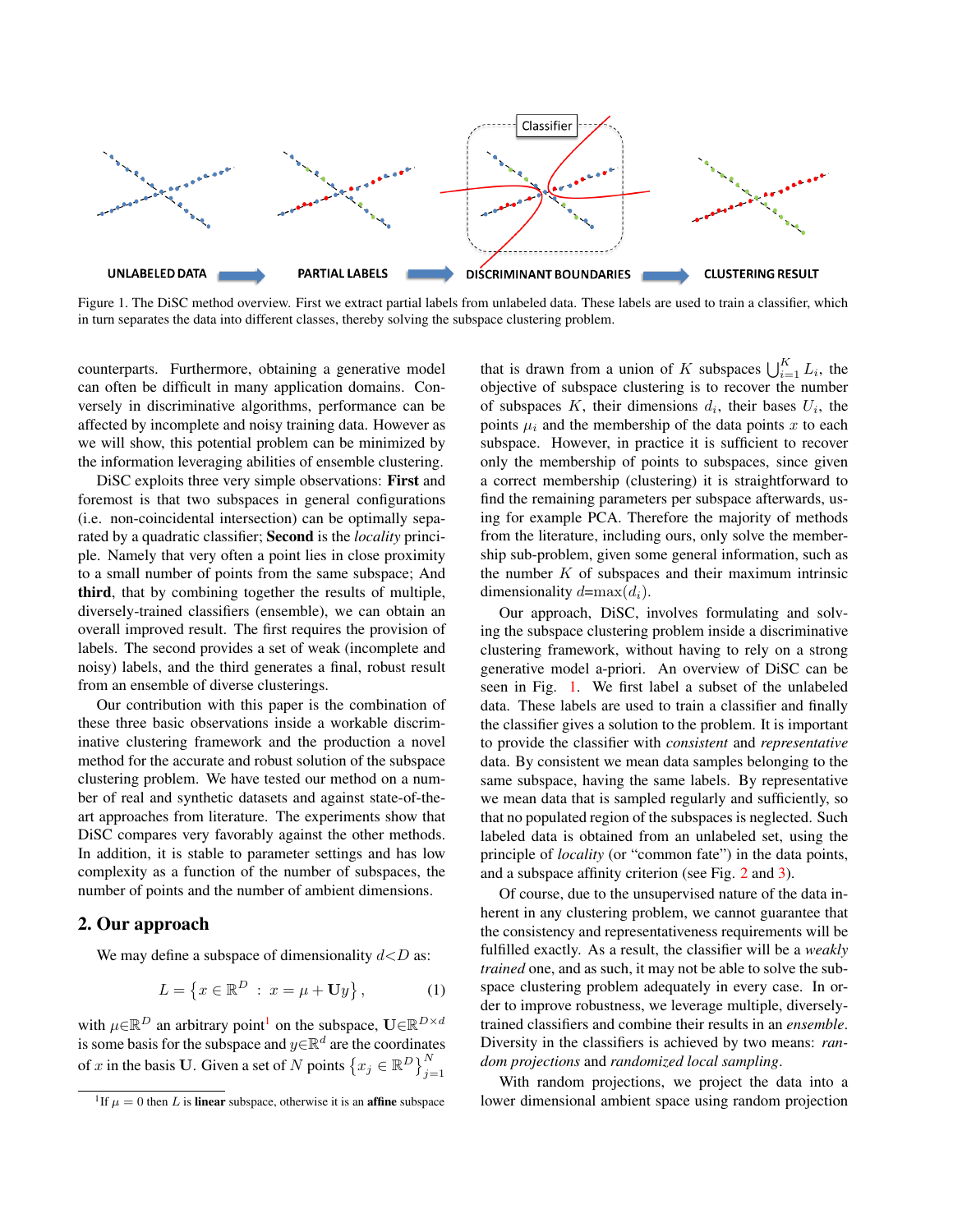<span id="page-2-2"></span>

<span id="page-2-0"></span>Figure 2. Generating labels from unlabeled subspace data. First we create a small set of random, local clusters. The points in each cluster most likely lie on the same subspace. We then merge these clusters to obtain the training data for the classifier.

matrices. This serves a twofold purpose. First it improves the clustering problem by essentially discarding redundant dimensions in the data and second, it provides each classifier with slightly different "views" of the same data. The randomized local sampling on the other hand, improves the ensemble by bootstrap aggregating (or bagging). That is, generating multiple training sets by random sampling with replacement. Once a diverse ensemble of classifier outputs has been produced, we can solve an ensemble clustering problem and obtain a more accurate and robust result than that of a single, weakly-trained classifier.

The main algorithm of the DiSC method is presented in Algorithm [1,](#page-5-0) while its constituent parts are explained in more details next.

## 2.1. Generating labels from unlabeled data

# Random data projection

A typical first step in many subspace segmentation methods is dimensionality reduction in order to simplify the clustering problem, especially if the ambient dimensionality of the data is very large. A common such technique is PCA, which despite being expensive to compute, is deterministic and unique and an optimal mean square projection.

In our case however, we are not only interested in the dimensionality reduction but also in introducing diversity in classifiers, by obtaining similar but slightly different views of the training data. Instead of carrying out PCA, we perform a different dimensionality reduction projection to  $\mathbb{R}^r$ for each classifier, using a Gaussian  $(0, 1/\sqrt{r})$  distributed random projection matrix  $\mathbf{R}_{r \times D}$  such that

<span id="page-2-1"></span>
$$
\widetilde{\mathbf{X}} = \mathbf{R}\mathbf{X},\tag{2}
$$

where  $X$  is the original data matrix with  $N$  observations in  $\mathbb{R}^D$ . Provided that the new dimensions r are of appropriate size then according to [\[10\]](#page-7-9) there exists a map which preserves the metric structure of the data introducing only small bounded distortions. Nevertheless, an overly large r will include unnecessary dimensions of noise, whereas a very small  $r$  will increase the dimensionality of the intersection between the subspaces. Given the fact that the intersection is the most problematic region to cluster our aim is to choose  $r$  large enough so that the dimensionality of the intersection between subspaces is minimized. Inspired by [\[3\]](#page-7-2) we chose the projection dimension

$$
r = K \cdot \max{(d_i) + 1}, \ \ i = 1, ..., K \tag{3}
$$

where  $K$  is the number of subspaces and  $d_i$  are their intrinsic dimensions.

#### Randomized local sampling

Following the random projection, in order to introduce additional ensemble diversity, robustness to noise and avoid overfitting, we select subsets of training data from the union of subspaces by *randomized local sampling*. The first step of this technique involves generating a number  $Q \ll N$  of random local clusters consisting of P points each. Random local clusters are formed by initially sampling Q random points from the subspace union, and then forming the clusters around each of these points and their  $(P-1)$ -nearest neighbors in the ambient Euclidean distance (see Fig. [2\)](#page-2-0). This is an approach used in many subspace methods and exploits the observation that points on the same subspace generally lie in close proximity to (at least a few) other points from the same subspace. For small neighborhoods, we have a high likelihood of obtaining local clusters which contain points from the same subspace. This likelihood generally decreases for points near the subspace intersection, which is why it is particularly useful to minimize the dimensionality of the intersection in the first place.

#### From local to global: Merging

The next step involves merging the Q local clusters into  $K$  clusters, where  $K$  is the number of subspaces. In that way, the classifier will obtain a more representative, "global view" of the data, while at the same time maintaining the consistency in the samples from the previous step. The merging is carried out using spectral clustering [\[11\]](#page-7-10) with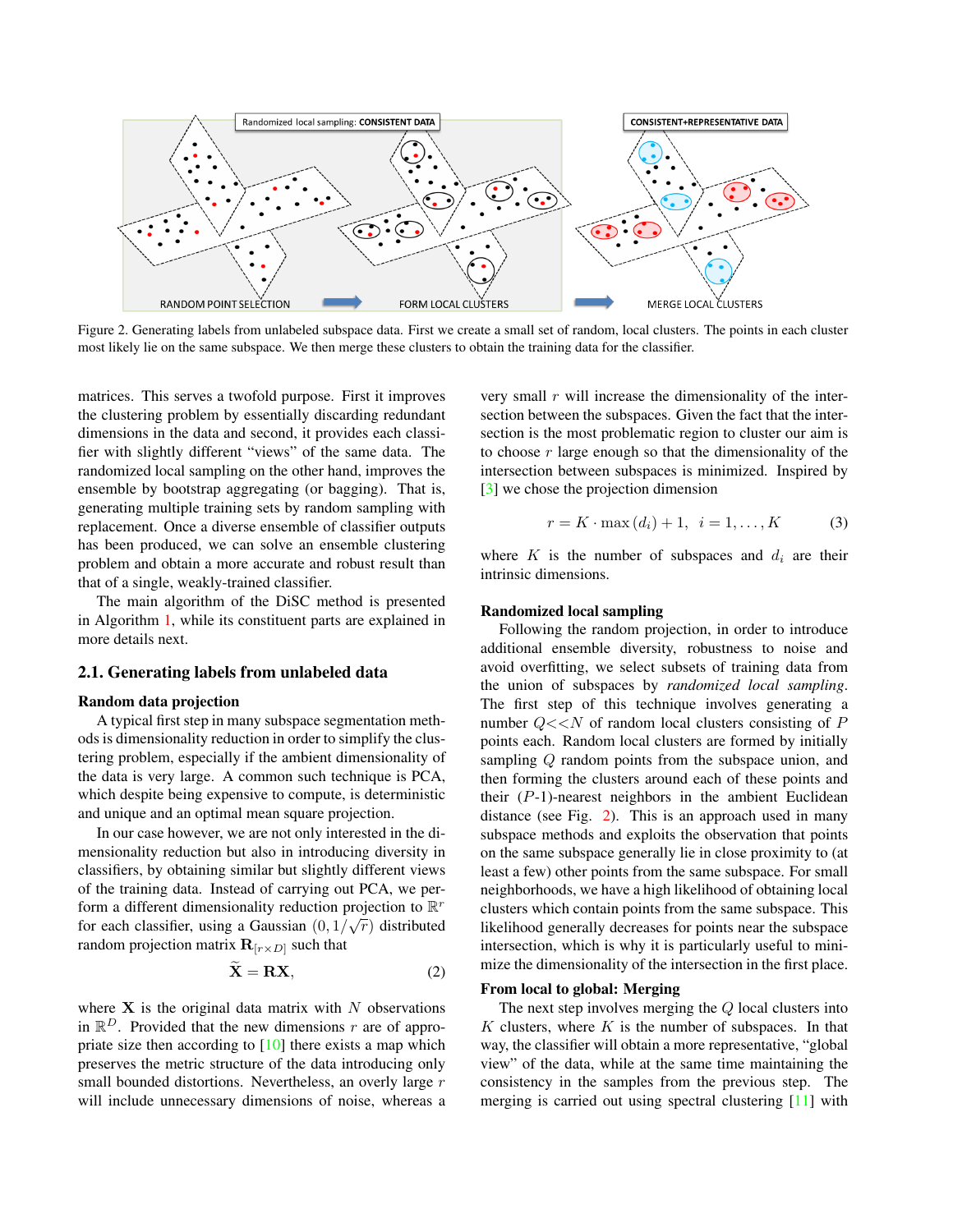<span id="page-3-7"></span>

<span id="page-3-0"></span>Figure 3. Mutual projection affinity between two clusters. For each cluster we fit a local subspace and project the points of the other cluster to the subspace. We then calculate the average projection residual and use an exponential kernel to create the affinity. This affinity is very effective and more robust than algebraic affinities.

the aid of a subspace-based affinity. Here, since we need to merge clusters together, we define the "mutual projection distance" between two clusters  $C_q$  and  $C_s$  as:

<span id="page-3-1"></span>
$$
\mathbf{E}(q,s) = \frac{1}{2}\sqrt{\delta(x_q, L_s)} + \frac{1}{2}\sqrt{\delta(x_s, L_q)},\tag{4}
$$

where  $\delta(x_q, L_s)$  is the mean squared orthogonal distances of points  $x \in C_q$ , to the subspace  $L_s$  defined by cluster  $C_s$  (see Fig. [3\)](#page-3-0). It is obvious then that we need at least  $P \ge d+1$  points in each cluster. The clusters are allowed to overlap, but duplicate points are removed before being passed into the classifier.

The distance in  $(4)$  is turned into an affinity by using the exponential kernel as

<span id="page-3-2"></span>
$$
\mathbf{A}(q,s) = \exp\left(-\mathbf{E}(q,s)/\alpha\right),\tag{5}
$$

where  $\alpha$  is the kernel width, and is related to the amount of noise in the data. The affinity in [\(5\)](#page-3-2) is based on a geometric residual and because of that it is more robust to noise than algebraic residuals, it can deal with mixtures of subspaces of different dimensionalities, and scales well with an increase in intrinsic and ambient dimensions. The merging step is summarized in Algorithm [2.](#page-5-1) The number of local clusters we sample is always fixed at  $Q=0.1N$  and with  $P=d+3$  points. In the end, we obtain a representative set of points with consistent labels that come from each subspace (see Fig. [2\)](#page-2-0), which forms the classifier training set.

#### 2.2. The quadratic classifier for subspace data

The quadratic classifier is known to be a minimum Euclidean distance classifier for data that is modeled using projections onto subspaces  $[12]$ . Here we examine the classification problem from a statistical viewpoint and show how the basic model can be extended further to incorporate additional information about the subspace data.

Assume that we have training data  $x_i \in \mathbb{R}^D$  that lives in a union of subspaces  $L_i$ , and classes  $\omega_i$ , corresponding to each subspace. We also have a new observation  $z \in \mathbb{R}^D$  for which we wish to make a classification decision. A reasonable decision rule is to assign  $z$  to the class with the highest posterior probability

$$
P(\omega_i|z) > P(\omega_j|z), \ \forall i \neq j. \tag{6}
$$

Since the vectors  $x_i$  are restricted to live on the subspaces, the observation model must necessarily integrate a measurement error term, otherwise the model cannot explain arbitrary data  $z \in \mathbb{R}^D$ . Thus we consider an additive measurement error term  $ν$ 

<span id="page-3-3"></span>
$$
z = x + \nu. \tag{7}
$$

A reasonable assumption about  $\nu$  is that it is zero-mean isotropic and Gaussian distributed

$$
p(\nu) = c_{\nu} \exp\left(-\frac{1}{2\nu} \left[\sigma_{\nu}^2 \mathbf{I}\right]^{-1} \nu\right),\tag{8}
$$

with  $c_{\nu}$  a normalization constant and  $\sigma_{\nu}^2$  the scale of the noise. Then the first two moments of  $x_i$  are:

$$
E[x_i] = \mu_i,
$$
  
Cov[x\_i] = U<sub>i</sub> Cov[y<sub>i</sub>] U<sub>i</sub><sup>T</sup>, (9)

where y is defined in [\(1\)](#page-1-2). Since  $Cov[x_i]$  has rank  $d_i < D$ , we avoid writing down the expression for  $p(x|\omega_i)$  and instead point out that for any two uncorrelated random variables  $x, y$  we have:

<span id="page-3-4"></span>
$$
E[x_i + \nu] = E[x_i] + E[\nu],
$$
  
\n
$$
Cov[x_i + \nu] = Cov[x_i] + Cov[\nu].
$$
\n(10)

From  $(7)$ ,  $(10)$  we obtain:

<span id="page-3-6"></span>
$$
E[z|\omega_i] = \mu_i,
$$
  
\n
$$
\mathbf{C}_{z_i} = \text{Cov}[z_i] = \text{Cov}[x_i] + \sigma_{\nu}^2 \mathbf{I}.
$$
\n(11)

Since **I** is full rank,  $C_{z_i}$  is also full rank. From the first two moments of  $z_i$  we can define a parametric model of  $p(z|\omega_i)$ as:

$$
p(z|\omega_i) = \frac{\exp\left(-\frac{1}{2}\left(z-\mu_i\right)^T \mathbf{C}_{z_i}^{-1} (z-\mu_i)\right)}{\left(2\pi\right)^{D/2} \left|\mathbf{C}_{z_i}\right|^{0.5}}.
$$
 (12)

We may now define a parametric form of the discriminant boundary between two classes  $\omega_1, \omega_2$ , and assuming that the class priors have simple forms (i.e. the class frequencies), as:

<span id="page-3-5"></span>
$$
\frac{\left|\mathbf{C}_{z_2}\right|^{1/2} \exp\left(-\frac{1}{2}\left(z-\mu_1\right)^T \mathbf{C}_{z_1}^{-1} \left(z-\mu_1\right)\right)}{\left|\mathbf{C}_{z_1}\right|^{1/2} \exp\left(-\frac{1}{2}\left(z-\mu_2\right)^T \mathbf{C}_{z_2}^{-1} \left(z-\mu_2\right)\right)} = \frac{n_2}{n_1},\tag{13}
$$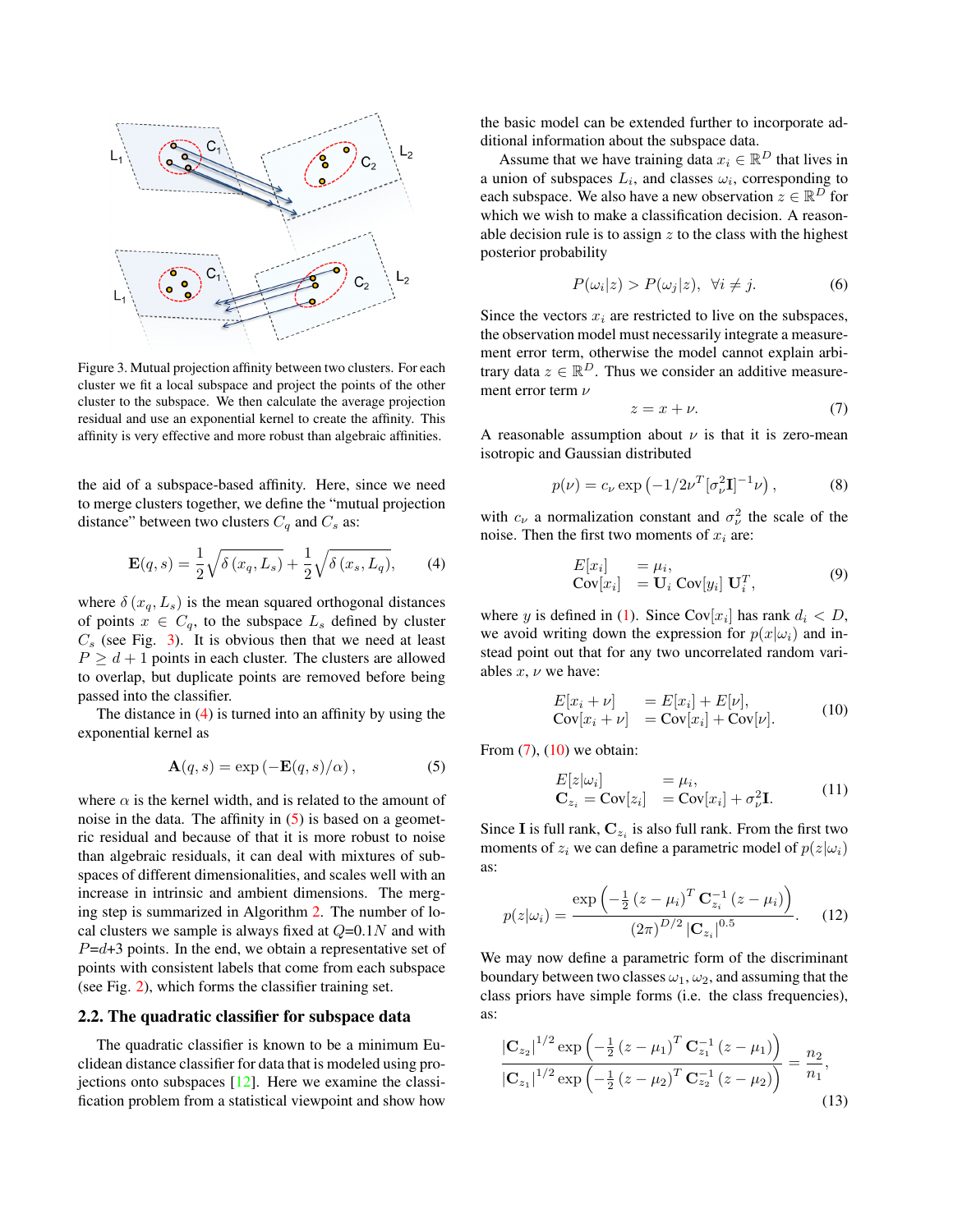<span id="page-4-3"></span>where  $n_1$ ,  $n_2$  are the sizes of the training sets in  $\omega_1$ ,  $\omega_2$ respectively. By taking the logarithm of [\(13\)](#page-3-5) and some rearrangement of terms we obtain the quadratic form

<span id="page-4-0"></span>
$$
zTAz + bTz + c = 0, \text{ with}
$$
  

$$
A = C_{z_1}^{-1} - C_{z_2}^{-1},
$$
 (14)

$$
\mathbf{b} = 2 \left( \mu_1 \mathbf{C}_{z_1}^{-1} - \mu_2 \mathbf{C}_{z_2}^{-1} \right), \nc = \mu_2 \mathbf{C}_{z_2}^{-1} \mu_2^T - \mu_1 \mathbf{C}_{z_1}^{-1} \mu_1^T + \log \left( |\mathbf{C}_{z_2}| \right) \n- \log \left( |\mathbf{C}_{z_1}| \right) + 2 \left( \log(n_2) - \log(n_1) \right).
$$

We can see that  $(14)$  determines a second order surface, which is defined by the Mahalanobis distance induced by each training set. In practice, we may simplify the calculation of  $\mathbf{C}_{z_i}$  and avoid the expensive subspace fitting step necessary for recovering  $Cov[x_i]$ , by estimating:

$$
\mu_i \approx \frac{1}{n_i} \sum_{i=1}^{n_i} x_i,
$$
  
Cov[x<sub>i</sub>]  $\approx \frac{1}{n_i - 1} \sum_{i=1}^{n_i} (x_i - \mu_i)(x_i - \mu_i)^T.$  (15)

Then from [\(11\)](#page-3-6)

<span id="page-4-1"></span>
$$
\mathbf{C}_{z_i} = \text{Cov}[x_i] + \xi^2 \mathbf{I} \tag{16}
$$

where  $\xi$  is a regularization coefficient s.t.  $\xi \geq \lambda_{d+1}$  with  $\lambda_{d+1}$  being the  $d+1$  largest eigen-value of  $Cov[\tilde{x}_i]$ . From the above formulation, and as a direct result of the Gaussian assumption, the quadratic classifier is a minimum Mahalanobis distance classifier. Note that although the quadratic classifier is a generative approach, we are only interested in its discriminative boundaries and we are not using the fitted Gaussian models explicitly. In principle, other pure discriminative classifiers may be used here instead.

# 2.3. Weighted ensemble clustering

After the application of the multiple, weakly trained classifiers we have obtained a number of approximate solutions to the subspace segmentation problem. That is, the set of clusterings  ${Y_m}_{m=1}^M$  resulting from the classifiers are highly correlated but also exhibit some diversity. Our aim is to now combine these intermediate results for improving the final clustering. Note that because the classifiers have been trained from different subsets and projections of the data, they might not assign identical labels to the same clusters (label permutation). As such, the classifiers cannot be combined directly in a *voting* scheme or a *boosting* configuration. However, since a clustering is not affected by the semantics of the labels, what we can do instead is to combine the classifier outputs into a *cluster ensemble*.

For this purpose we have adapted the graph partitioning (HBGF) algorithm by [\[13\]](#page-7-12). HBGF combines both the pairwise information between the points and the clustering information from the ensembles as the vertices of a bipartite graph. The edges of the graph specify the point-tocluster memberships. Then the cluster ensemble solution is a min-cut through the set of points. Conceptually, this can be thought of as the volume of the graph encoding how often points end up together. Cutting the graph equates to finding groups of points with high probability of belonging together.

Given an ensemble  $\mathbb{C} = \{Y_m\}_{m=1}^M$  of M clusterings with  $K$  classes, HBGF creates a "connectivity matrix"  $\mathbf Z$  with  $N$ rows corresponding to the points and  $M \cdot K$  columns corresponding to the clusterings. Each row of  $Z$  is populated in a block-wise fashion as

$$
\mathbf{Z}(j, \mathbf{B}_m) = 1(j, i, m), \ \ j = 1, ..., N \tag{17}
$$

with  $1(j, i, m)$  being an indicator function that takes the value 1 if point j has label i in clustering  $Y_m$ , and 0 otherwise.  $\mathbf{B}_m$  is the K-sized row block defined as

$$
\mathbf{B}_m = \mathbf{Z}(:,1 + K(m-1):Km). \tag{18}
$$

We have made two modifications to the original HBGF algorithm. First we enhance the bipartite graph by including some subspace quality information in the form of the edge weights:

$$
w_m = \exp\left(-\sum_{i=1}^K \sqrt{\delta(x_i, L_i)}/\alpha\right),\qquad(19)
$$

with  $x_i$  being all the points in clustering  $Y_m$  that have the class label *i*.  $L_i$  is the subspace fitted to those points. The function  $\delta()$  is defined similarly to that in [\(4\)](#page-3-1) and  $\alpha$  is the same parameter to the one used in  $(5)$ . The weights are applied to each normalized row of Z as:

<span id="page-4-2"></span>
$$
\widehat{\mathbf{Z}}(:,\mathbf{B}_m) = \frac{\mathbf{Z}(:,\mathbf{B}_m)}{\sum_m \mathbf{Z}(:,\mathbf{B}_m)} w_m.
$$
 (20)

This has the effect of increasing the edge strength of clusterings with low point-to-subspace projection error, while suppressing edges of clusterings with large errors.

The second modification is that the actual graph cut is now carried out with spectral clustering, by creating the affinity matrix  $\mathbf{A}_Z = (\hat{\mathbf{Z}} \hat{\mathbf{Z}}^T)^{\beta}$ . Spectral clustering has been chosen because it is much faster and more accurate than the agglomerative clustering initially employed by [\[13\]](#page-7-12). Fol-lowing [\[11\]](#page-7-10), the optimal value of the  $\beta$  parameter is automatically chosen so as to minimize the overall cluster distortion  $\Delta$ . The weighted ensemble clustering algorithm is given in Algorithm [3,](#page-5-2) with a fixed number of ensembles  $M=50$ . We note here that the ensemble clustering (including spectral clustering) is also a discriminative step that fits very well into the whole discriminative spirit of the DiSC method.

# 3. Experiments

We now present the results from our comparative experiments on real and synthetic datasets. For all experiments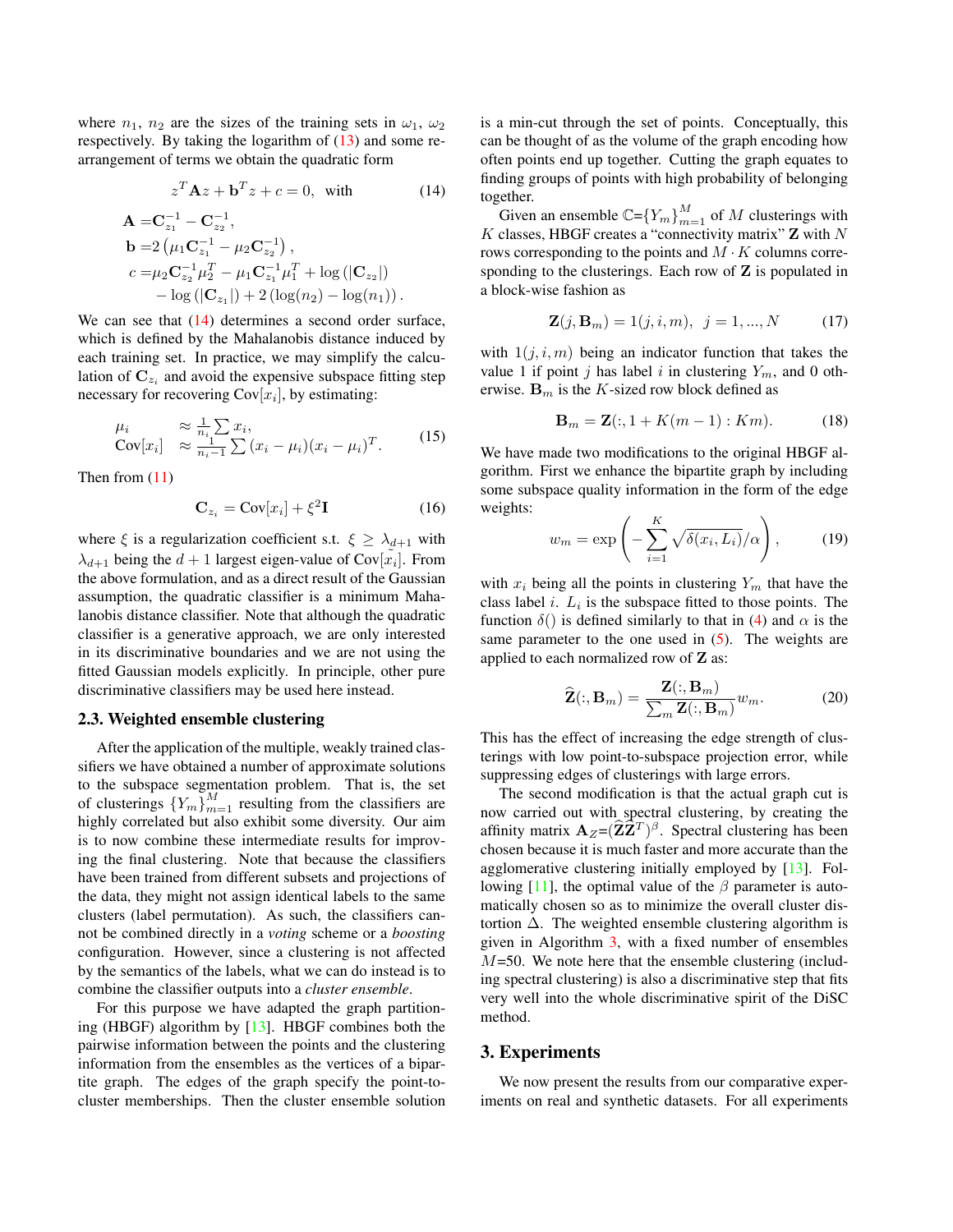<span id="page-5-6"></span>

<span id="page-5-3"></span>Figure 4. Computational speed experiments for all methods on synthetic data. Left, as a function of sample size. Middle as a function of ambient dimensionality and right as a function of the number of subspaces. The DiSC method is shown in bold.



<span id="page-5-4"></span>Figure 5. Sensitivity analysis of the important parameters in DiSC, tested on the Hopkins155 dataset over 10 runs. From left-to-right, the number of clusters C, the number of ensembles M, the number of points per cluster P and finally the kernel regularisation parameter  $\alpha$ .

<span id="page-5-0"></span>

| Algorithm 1 Complete DiSC method                                     |  |  |  |  |  |  |
|----------------------------------------------------------------------|--|--|--|--|--|--|
| <b>Input:</b> Data matrix $X_{[D \times N]}$ , # subspaces K, dim. d |  |  |  |  |  |  |
| <b>Output:</b> $N \times 1$ label vector Y of K classes              |  |  |  |  |  |  |
| For each $m = 1 : M$                                                 |  |  |  |  |  |  |
| Random data projection to $\mathbb{R}^{Kd+1}$ using (2)              |  |  |  |  |  |  |
| Random local sampling of $C$ clusters                                |  |  |  |  |  |  |
| Merge $C$ local clusters using Algorithm $2$                         |  |  |  |  |  |  |
| Train quadratic classifier using $(16)$ and $(14)$                   |  |  |  |  |  |  |
| Apply classifier to data and obtain clustering $Y_m$                 |  |  |  |  |  |  |
| Append $Y_m$ to ensemble $\mathbb C$                                 |  |  |  |  |  |  |
| Ensemble clustering of $\mathbb C$ using Algorithm 3 to obtain Y     |  |  |  |  |  |  |

<span id="page-5-1"></span>

we have calculated the segmentation error

<span id="page-5-5"></span>Error = # of missegmented points/ $N \cdot 100\%$ , (21)

<span id="page-5-2"></span>

which is a standard measure of clustering performance. All tested methods were used with fixed parameters per dataset. When authors provided parameter settings we used those, otherwise we made our best effort to tune them ourselves. SC, SBLF, and SCC required no tuning. DiSC has a single tuning parameter,  $\alpha$  from [\(5\)](#page-3-2). It was kept fixed to  $\alpha$ =0.01 for all datasets, except for the MNIST dataset where it was set to  $\alpha$ =1 due to the large amount of noise.

The first dataset is the Hopkins155  $[14]$ , which consists of 155+4 sequences of point trajectories in 2-5 rigidly moving objects. There are approximately 200 points and 30-40 frames in each sequence. Subspace clustering of the motion trajectories amounts to motion segmentation. Each algorithm was given the number of moving objects  $K$  and the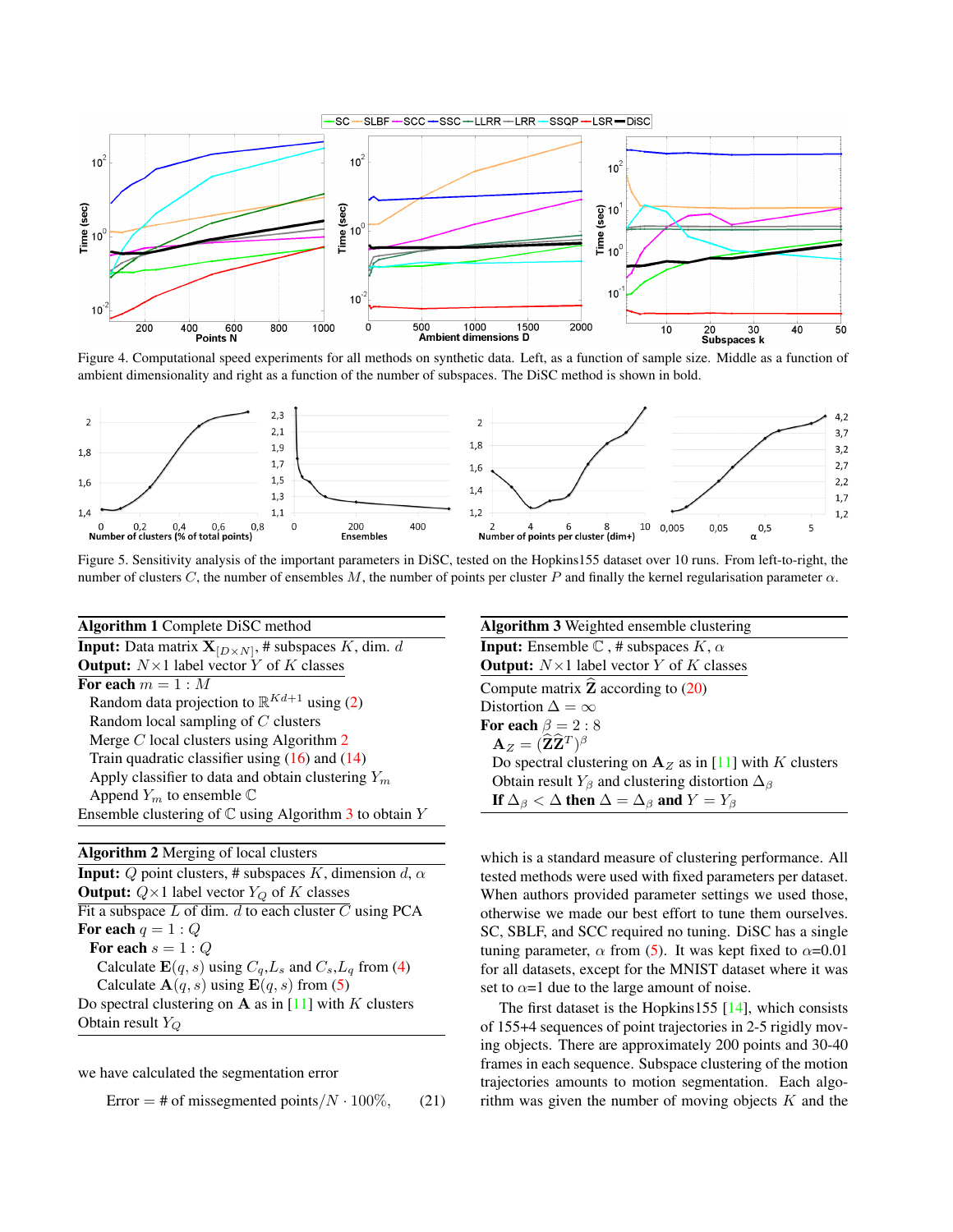<span id="page-6-1"></span>intrinsic dimension  $d=4$ . The results are shown in Table [1.](#page-7-14) We can see that DiSC has the lowest segmentation error.

Next is the Extended Yale B dataset [\[15\]](#page-7-15), which contains face images of 28 individuals from 9 poses and under 64 illuminations. We experimented with the illumination subset, since such images are known to live in a low-dimensional subspace. Subspace clustering here amounts to face clustering under illumination variations. All images were rescaled to  $160 \times 120$  and projected to  $\mathbb{R}^{Kd+1}$  using PCA. The intrinsic dimensionality was set to  $d=5$  and each subspace contained 64 points. We tested  $K=2,...,9$  by randomly choosing K faces from the 28. We could not go beyond 9 faces since methods such as SSC and SSQP became very slow. We run 100 random tests for each  $K$  and the averaged results are shown in Fig. [6.](#page-6-0) The Extended Yale B has very little noise which is apparent in the initial good performance for all methods. Beyond 5 objects however, accuracy degrades considerably in some approaches. SSC performs the best up to 9 objects, with SLBF and DiSC following closely, with an error of under 1%.

The last real image dataset is the MNIST dataset [\[16\]](#page-7-16) which contains binary images of 10 handwritten digits. The images for each digit live approximately in a subspace of  $d=3$ . Because they are handwritten digits, there is a lot of noise present in the dataset. We have used the Test-set of MNIST with 10,000 images of  $28\times28$  pixels. We randomly sampled 200 images from each digit (i.e. points on each subspace) and projected them in  $\mathbb{R}^{20}$ . We experimented with random  $K=2,...,5$  digits (subspaces) and again the upper limit was determined by the slow SSC and SSQP. The results after 100 runs for each K are summarized in Fig. [7.](#page-7-17) We can see that for all methods the segmentation errors are much higher now than before, due to the increased noise. For  $K=2$ , LSR is the best performer followed by SSC and DiSC. However as soon as  $K$  increases, DiSC becomes the method with the lowest error.

Next, we have generated a low-noise, synthetic dataset with random points on subspaces. This set was designed for "torture-testing" each method for robustness to specific geometric configurations of the subspaces and not the noise in the measurements. Tests like this are generally difficult to set up with real data, since datasets such as Hopkins155 and Extended Yale B exhibit low geometric complexity. There are 7 subsets ("difficulty levels") in the dataset, each adding an extra degree of complexity. For all levels, we have run 100 random tests, each with fixed noise of  $\sigma$ =0.01, random ambient D, random intrinsic  $d=[1,...,10]$ , random subspaces  $K=[2,...,5]$  and random [50,...,150] points per subspace.

The 7 levels were constructed as follows: Level 1 (easiest): non-intersecting linear subspaces,  $D \geq K \max(d_i)+1$ , all subspaces of equal dimensions, points drawn from unimodal Gaussian distributions and the intrinsic dimension passed to the algorithms  $d=d_i$ ; Level 2: intersecting sub-



<span id="page-6-0"></span>Figure 6. Results from the Extended Yale B dataset for up to 9 faces at 64 samples each. The DiSC method is shown in bold.

spaces; Level 3:  $d \geq d_i$ . This simulates fitting to degenerate subspaces; Level 4: Subspaces of different dimensions. This simulates mixtures of subspaces; Level 5: affine subspaces; Level 6: points drawn from bimodal Gaussian distributions instead (i.e. disconnected point clusters); Level 7: the most difficult, with ambient  $D=max(d_i)+1$ , which does not allow for any dimensionality reduction and the lower bound for the subspace intersection dimensionality is maximal. The results for all levels are illustrated in Fig. [8.](#page-7-18) We see that only SLBF and DiSC manage to do well for the majority of this dataset. All other methods fail when we allow for degeneracies and subspace mixtures. Note that there is no significant change from using linear to affine subspaces. SLBF fails when at level 6 when we introduce multi-modal point clusters. This is due to the method's "furthest insertion" sampling scheme that is prone to completely disregarding some clusters. Our method is robust to disconnected clusters even though the classifier is using the unimodal Gaussian assumption. Where we expect our method to deteriorate in performance, is in cases where there is very limited and sparse data on the subspaces, and as a result the locality assumption in the points will not hold.

We have also run a limited set of computational speed experiments. Each method has been executed 10 times on synthetic data and on the same computer, and the averaged results are illustrated in in Fig. [4.](#page-5-3) We see that while DiSC is not the fastest method, it is of low complexity as a function of points  $N$  and number of subspaces  $K$ , and of almost constant complexity as a function of the ambient dimensions D. Finally, we show some analysis of the sensitivity in the DiSC parameters. Each test was executed 10 times on the Hopkins155 dataset and the graphs of the parameter vs segmentation error (y-axis) are shown in Fig. [5.](#page-5-4) The most sensitive parameter, as expected, is the kernel parameter  $\alpha$ from [\(5\)](#page-3-2). However, in general a small value usually yields good results, which is why it has been kept fixed for the majority of tested datasets.